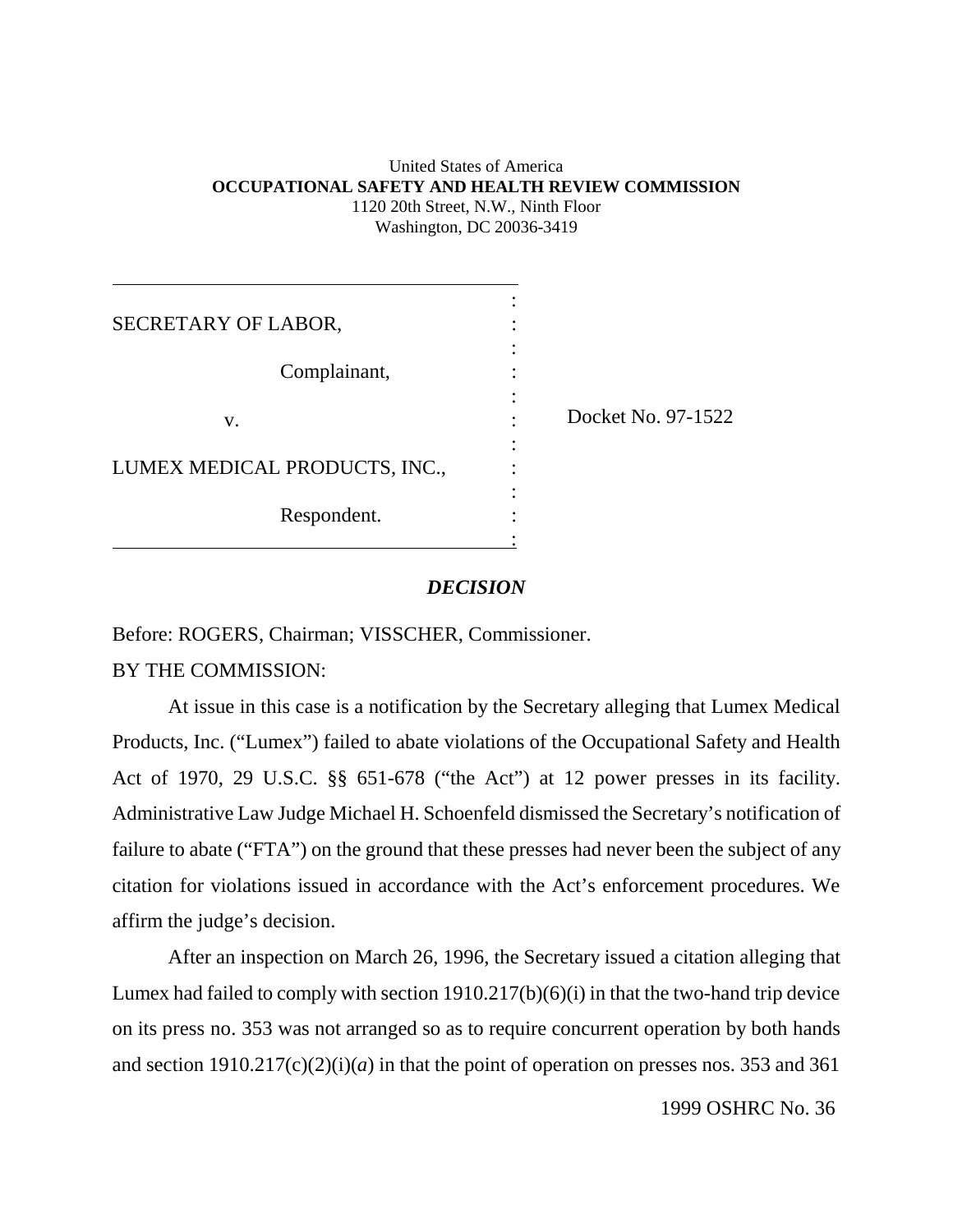was not fully enclosed so as to prevent entry of hands or fingers.<sup>1</sup> Lumex contested this citation, and the parties settled these two items in an agreement which provides in pertinent part as follows:

1.

The Complainant hereby amends the Notification of Penalty issued in conjunction with Citation No. 1, Items 1 and 2, issued pursuant to Inspection No. 112873260, so that the penalties are as follows:

| Citation No. | Item No. | Original Pro-<br>posed Penalty | <b>Amended Pro-</b><br>posed Penalty |
|--------------|----------|--------------------------------|--------------------------------------|
|              |          | \$900.00                       | \$450.00                             |
|              |          | \$1,125.00                     | \$563.00                             |

<sup>1</sup>The cited provisions require as follows:

# **§ 1910.217 Mechanical power presses**

(a) *General requirements.*

. . . .

(b) *Mechanical power press guarding and construction, general*—

. . . .

(b)(6) *Two-hand trip.* (i) A two-hand trip shall have the individual operator's hand controls protected against unintentional operation and have the individual operator's hand controls arranged by design and construction and/or separation to require the use of both hands to trip the press and use a control arrangement requiring concurrent operation of the individual operator's hand controls.

(c) *Safeguarding the point of operation*—(1) *General requirements*.

. . . .

(c)(2) *Point of operation guards.* (i) Every point of operation guard shall meet the following design, construction, application, and adjustment requirements:

(*a*) It shall prevent entry of hands or fingers into the point of operation by reaching through, over, under or around the guard;

. . . .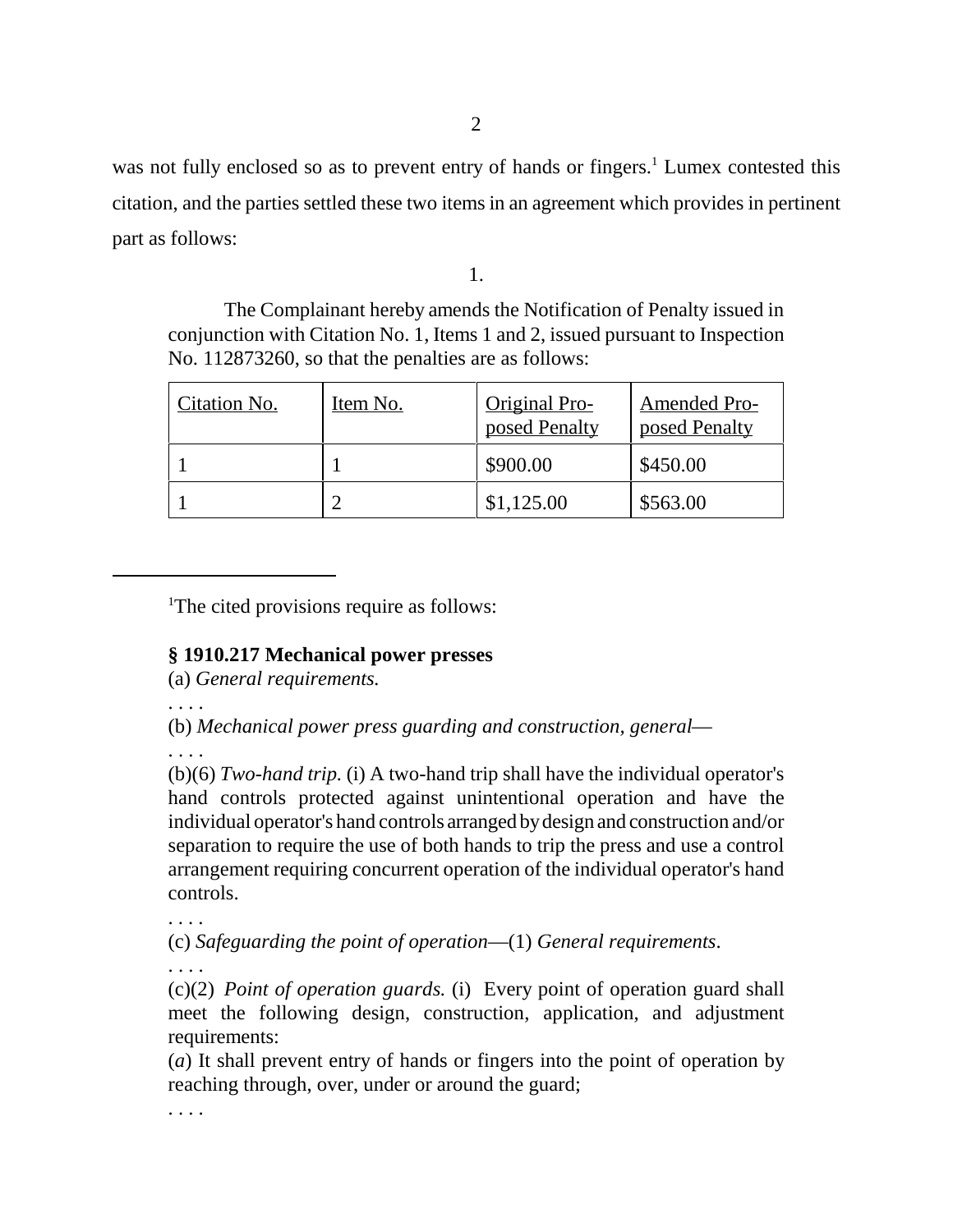Based on the above amendment and modification, Respondent . . . hereby withdraws its notice of contest as to Item Nos. 1 and 2 of Citation No. 1.

. . . .

4.

Respondent represents that the violations alleged in Citation No. 1, Items Nos. 1 and 2, issued with respect to Inspection No. 112873260, as amended, have been abated.

### 5.

Respondent further represents that it will implement the Schedule for Power Press Abatement attached hereto as Exhibit "A", and agrees that this schedule will be included as part of the Order issued by the Occupational Safety and Health Review Commission approving this Stipulated Settlement Agreement.

## 6.

Respondent also represents that power press safety training will be provided to all power press operators. . . .

### 7.

Respondent agrees to permit OSHA to make monitoring inspections of its facility to determine compliance with the terms of the Schedule for Power Press Abatement attached as Exhibit "A" to this Stipulated Settlement Agreement for the period of time included for abatement as stated in Exhibit "A".

The "Schedule for Power Press Abatement" ("Schedule") attached to the settlement agreement sets forth what are termed "abatement dates" for 57 additional presses not included in the original citation allegations, divided into six groups, each group having a different prescribed abatement date. The agreement was approved and incorporated as part of a final Commission order entered by Chief Administrative Law Judge Irving Sommer on September 24, 1996.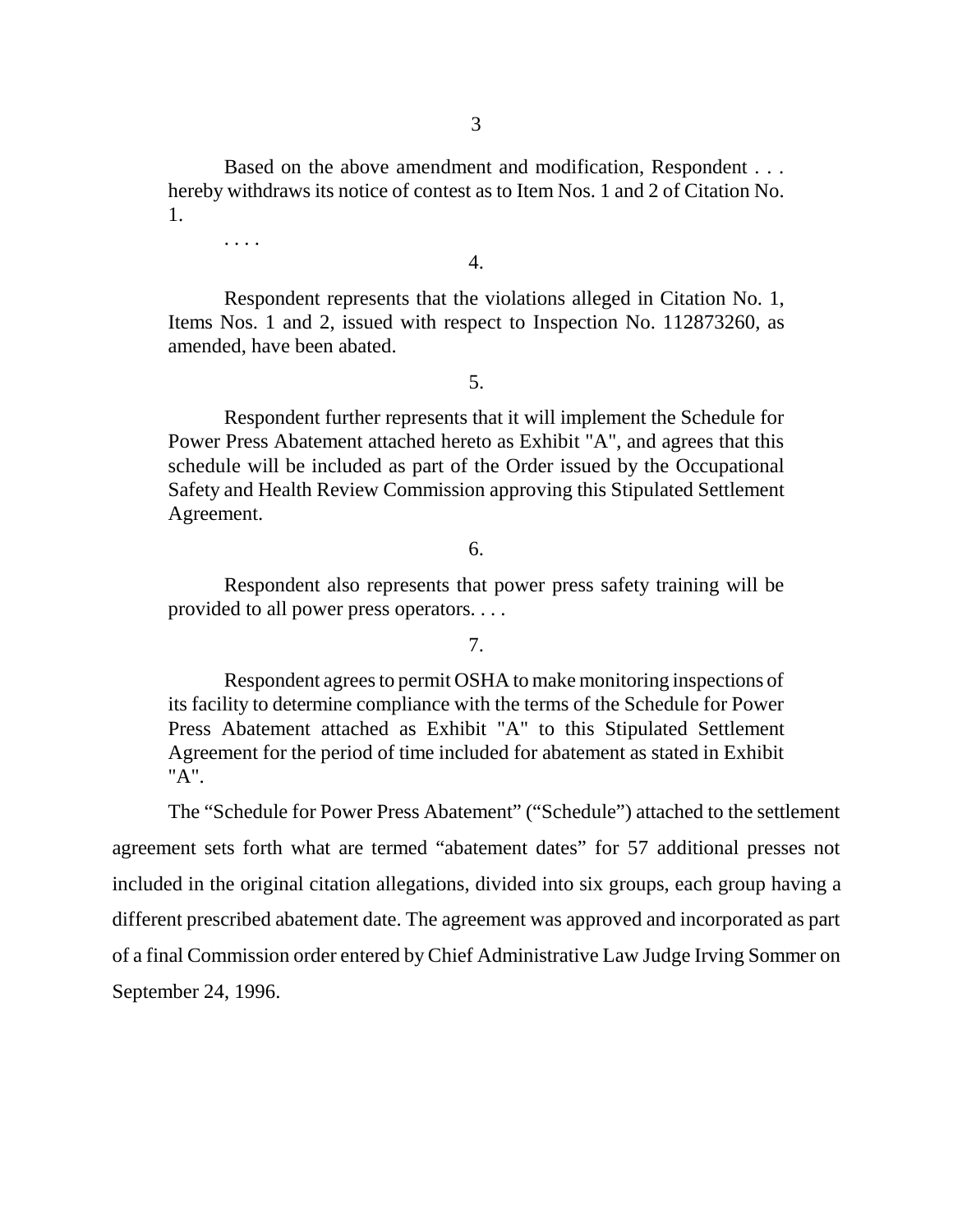Between February 12 and August 8, 1997, the Secretary conducted a reinspection.<sup>2</sup> The Secretary determined that the violation with respect to  $12<sup>3</sup>$  of the presses covered by the Schedule had not been timely abated and issued an FTA carrying a penalty of \$178,500.<sup>4</sup> Although no standard had been specified in the settlement agreement or Schedule for these additional presses, the FTA notification alleged that the presses lacked guards which fully enclosed the point of operation, contrary to section 1910.217(c)(2)(i)(*a*). Lumex contested the FTA, and after the parties filed their pleadings and conducted some discovery, Lumex moved for summary judgment as to the FTA. In granting Lumex's motion, Judge Schoenfeld relied on section 10(b) of the Act, 29 U.S.C. § 659(a), which provides in pertinent part that "[i]f the Secretary has reason to believe that an employer has failed to correct a violation *for which a citation has been issued* within the period permitted for its correction . . . the Secretary shall notify the employer . . . of such failure and of the penalty proposed to be assessed . . . ." (emphasis added). Based on this statutory language, the judge held that "civil penalties for failure to abate may be levied only in those instances where there is a failure to correct violations for which a citation had previously been issued under section 9(a) of the Act." The judge acknowledged the Secretary's assertion that the settlement agreement read together with the citation could establish a sufficient predicate for an FTA. The judge construed this contention as an argument that the citation should be deemed *amended* to include the additional 12 presses, and he rejected that argument as a "fiction." Since the language of the citation itself did not include the 12 presses which are the subject of the

<sup>&</sup>lt;sup>2</sup>These inclusive dates are subsequent to all the abatement dates set forth in the Schedule.

<sup>&</sup>lt;sup>3</sup>One press listed in the FTA, no. 151, does not appear in the Schedule. It is unclear whether this discrepancy is due to clerical error.

<sup>&</sup>lt;sup>4</sup>Under section 17(d) of the Act, 29 U.S.C. § 666(d), a penalty of up to \$7000 may be assessed for each day "a violation for which a citation has been issued" is uncorrected.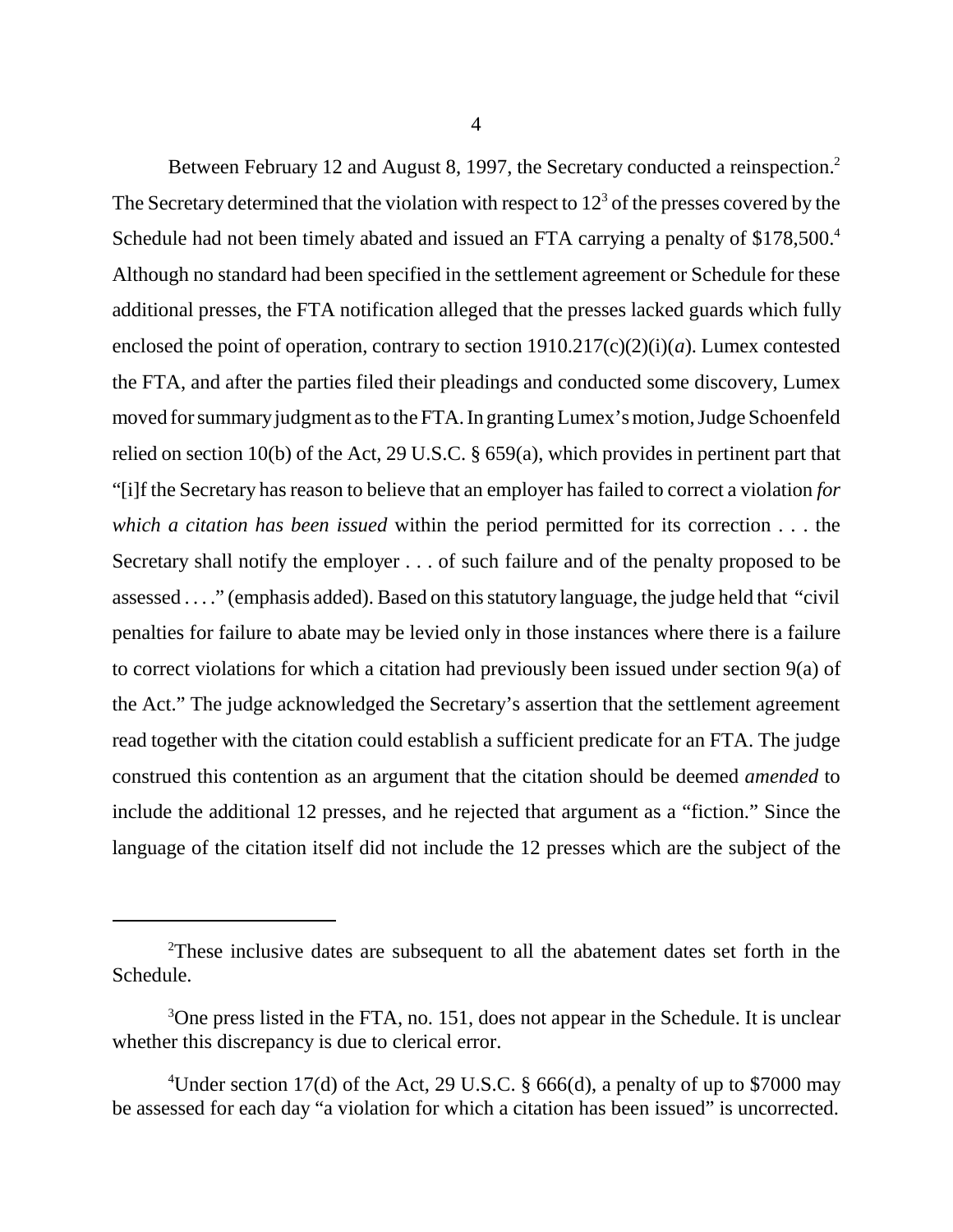FTA, the judge concluded that under section 10(b) of the Act, the Secretary could not issue an FTA as to those presses.<sup>5</sup>

On review, the parties concur that the issue before us is whether the working conditions or operations to which the FTA pertains have previously been charged as violations of the Act in a citation issued in accordance with the Act's enforcement procedures. The parties further agree that Lumex's power presses which are the subject of the FTA here were not expressly included in the original citation. The Secretary, however, contends that when the parties settled that citation they agreed to amend the citation to include the presses at issue here. We are asked to decide the narrow question of whether the settlement agreement can reasonably be interpreted as the Secretary argues.

The Secretary bases her argument on the language of the settlement agreement. Specifically, the Secretary refers to paragraph 4 of the agreement, which establishes that the presses covered by the original citation were not properly guarded and violated the Act, and to paragraph 5, in which Lumex "further represents" that it will implement the Schedule. In the Secretary's view, the term "*further*" links the two paragraphs so as to establish one continuous requirement for abatement of all the presses when the two paragraphs are read together. As the Secretary puts it in her review brief, since the two provisions are connected, the Schedule "envisioned the correction of the same violative conditions as those cited," and the Secretary therefore concludes that the presses in the Schedule are, in effect, incorporated into the citation. The Secretary also asserts that the terms "abate" and "abatement" used throughout the settlement agreement are understood by those conversant with the Act to

<sup>&</sup>lt;sup>5</sup>The judge also concluded that since none of the presses in the Schedule had ever been the subject of a finding that they were in violation of any particular standard and Lumex had not made any admission of such a violation, the FTA action was, as Lumex argued, an attempt to enforce the settlement agreement rather than an enforcement of a citation.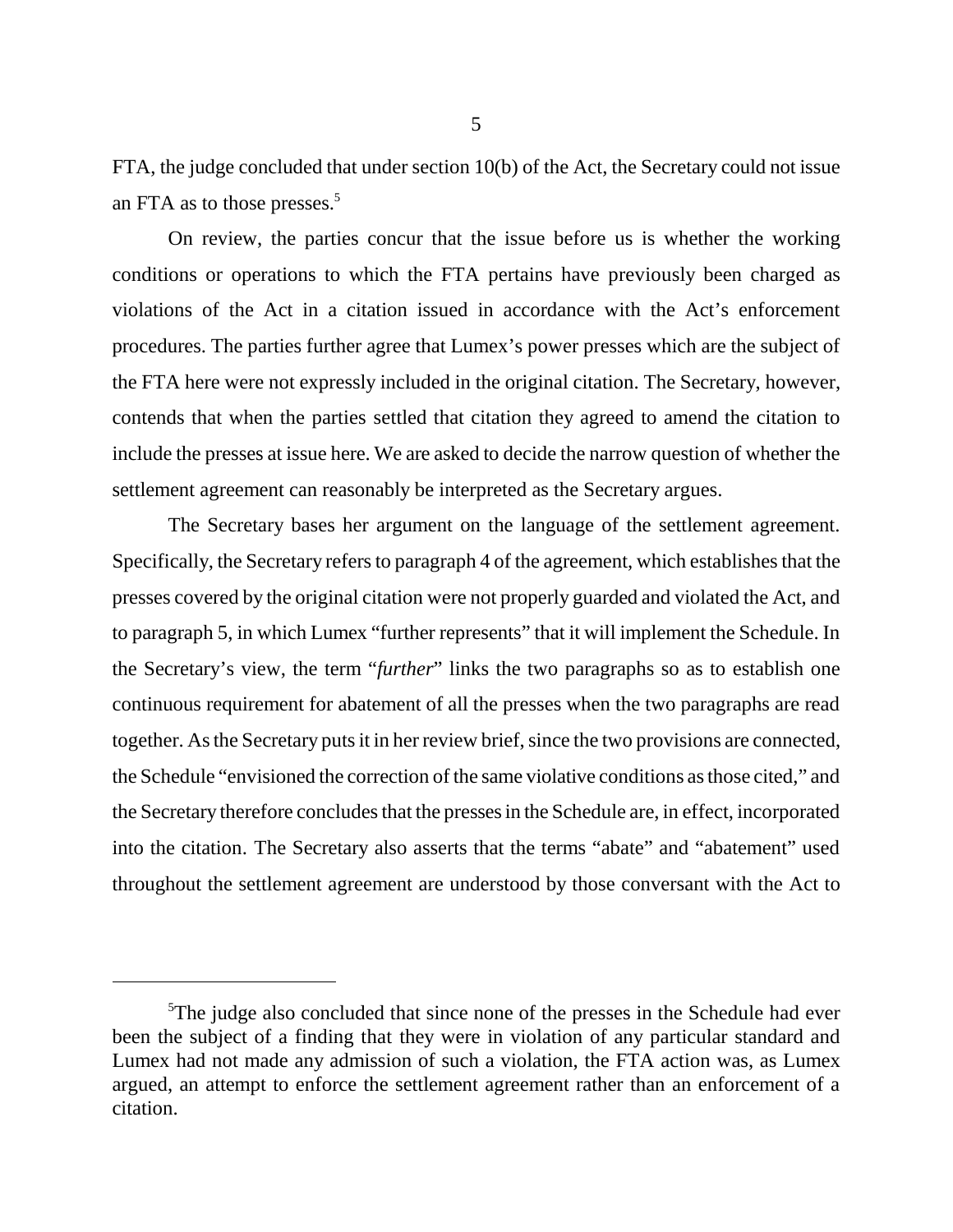refer to the "correction of a condition that has been deemed to be in violation of the Act," *i.e.*, through the entry of a final order affirming a citation.

We are unable to agree with the Secretary's argument that the settlement agreement amended the original citation. At the outset, it is obvious that "further" is used in paragraph 5 as a transition word to demarcate one of a series of stipulations by Lumex. That sequence commences with paragraph 4 in which Lumex "represents" that the citation items themselves have been abated. The phrase "further represents" in paragraph 5 denotes the next promise made by Lumex, that it will implement the Schedule. That this language is intended to convey a sequence of actions to be undertaken by Lumex is supported by the next paragraph, paragraph 6, which the Secretary does not acknowledge in her argument. That paragraph concludes the sequence by using the phrase "also represents" in setting forth Lumex's additional agreement to provide safety training. This various terminology has no particular significance except insofar as it defines the structure of the settlement agreement. Certainly the context in which the word "further" appears is consistent with its commonly-understood meaning as a term setting forth a series or sequence, synonymous with "additionally" or "moreover." *Webster's Third New International Dictionary* (1986). The Secretary's argument that paragraph 5 of the settlement agreement substantively amends the citation addressed in the prior paragraph because "further" is used to connect the two paragraphs stretches the meaning of that word beyond any interpretation that it could reasonably be given. We cannot adopt an interpretation which is unsupported by the natural and plain meaning of the words used. *Bunge Corp.*, 12 BNA OSHC 1785, 1791, 1986-87 CCH OSHD ¶ 27,565, p. 35,806 (Nos. 77-1622, 1986) (consolidated).

Preceding paragraphs of the settlement agreement also militate against the Secretary's position that an amendment of the citation results from the use of the word "further." In paragraphs 1 and 3, the parties expressly agree to amend the notification of proposed penalty and explicitly use the word "amendment" and "amended" to describe the reduction in the penalties to which they have agreed. Paragraph 5, which sets forth Lumex's agreement to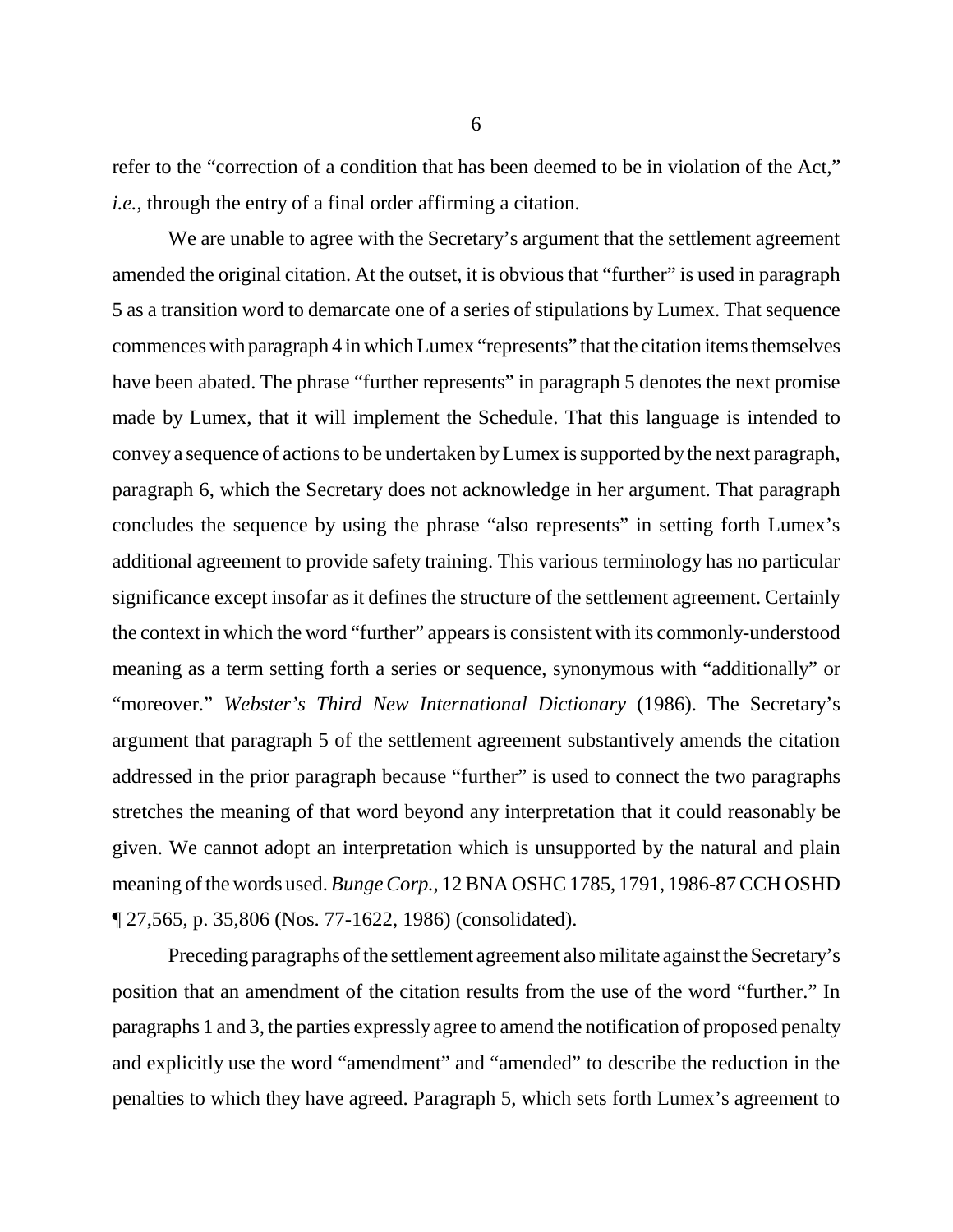implement the Schedule, does not contain the terms "amend" or "amendment." Where the drafter of language uses a particular term in one place but omits that term in another place, it is assumed that the drafter acted intentionally, and the term in question is not to be implied where it is not used. *Consolidated Gas Supply Corp. v. FERC*, 745 F.2d 281 (4th Cir. 1984), *cert. denied*, 427 U.S. 1008 (1985); *United States v. Wong Kim Bo*, 472 F.2d 720 (5th Cir. 1972); *Albemarle Corp.*, 18 BNA OSHC 1730, 1732, 1999 CCH OSHD ¶ 31,816, p. 46,736 (No. 93-848, 1999) (consolidated), *petition for review filed*, No. 99-60425 (5th Cir. June 22, 1999). The same principle applies to private contractual agreements as well as to statutory or regulatory language. *E.g.*, *Delta Mining Corp. v. Big Rivers Elec. Corp.*, 18 F. 3d 1398, 1404 (7th Cir. 1994).

The use of "abatement" in that portion of the settlement agreement pertaining to the Schedule also does not support the Secretary's position. As the Secretary correctly points out, and contrary to Lumex's argument, the term "abatement" is not used indiscriminately throughout the Act but rather appears only with reference to the abatement requirement of a citation in sections 9 and 10.<sup>6</sup> However, we cannot conclude that merely by referring to the power press Schedule as an "abatement" schedule the settlement agreement makes the Schedule part of the citation. The Secretary's argument assumes that "abatement"is a term of art which refers *exclusively* to the requirement to eliminate hazardous conditions prescribed in a citation. However, the Act does not define "abatement" in this manner, and indeed the Act contains no definition for the term "abatement." There is no language in the Act dictating that the *only* way in which an abatement requirement can be imposed is

 ${}^6$ The only places this term appears in the Act are in section 9(a) describing the content of a citation ("the citation shall fix a reasonable time for abatement of the violation") and section 10(c) setting forth employees' right to contest "the period of time fixed in the citation for abatement of the violation" and the employer's right to petition for modification of the "abatement requirements" of the citation. The Act does not use the word "abate."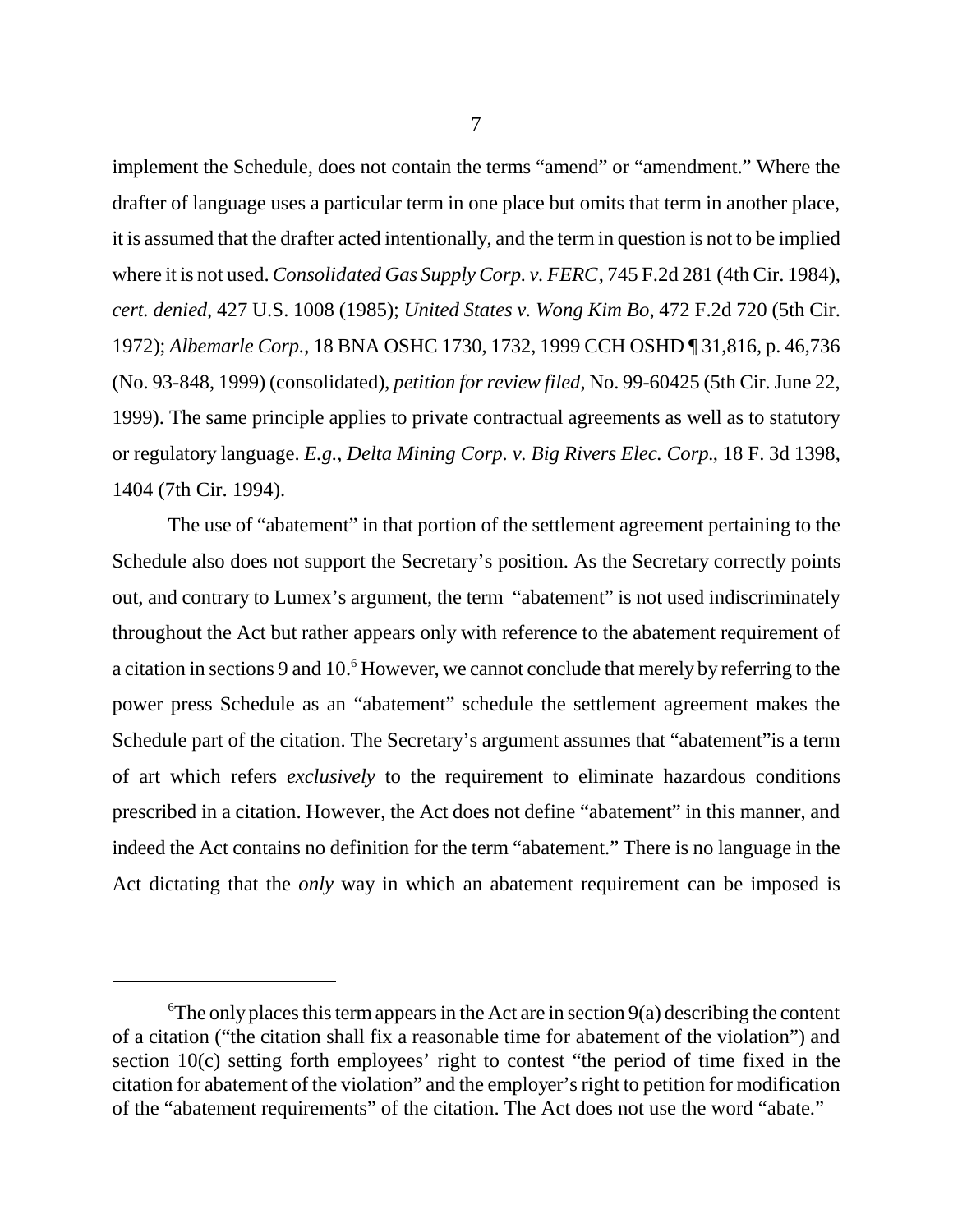through a citation.<sup>7</sup> Furthermore, the terms "abate" and "abatement" have a commonly understood meaning. In ordinary parlance, they refer, among other things, to the reduction or elimination of a condition or practice. *Webster's Third New International Dictionary* (1986). The characterization of the Schedule referred to in the settlement agreement as an "abatement" schedule is consistent with this common meaning of the term and therefore does not compel the conclusion that the parties intended to adopt the formal citation mechanism of the Act.

Beyond the language of the settlement agreement itself, the Secretary also contends that the Commission should take into consideration "the circumstances under which the settlement agreement was executed." The Secretary bases this argument on the proposition that because abatement of hazardous working conditions is central to OSHA's purpose under the Act, and is equally important to Lumex as well, the settlement agreement must be interpreted so as to contain an enforceable abatement requirement through the FTA mechanism.

Both the Secretary and Lumex, however, agree that the normal rules of contract interpretation apply to settlement agreements. *See Phillips 66*, 16 BNA OSHC at 1336,

 $7$ Section 10(c) of the Act, which sets forth the Commission's authority, provides that the Commission may issue two types of orders. The Commission may issue an order, based on findings of fact, "affirming, modifying, or vacating the Secretary's citation or proposed penalty," or the Commission may order "*other appropriate relief*" (emphasis added). The Commission has decided several other cases in which the Secretary and employer entered into a settlement agreement in which the employer agreed to institute measures to correct hazardous conditions at locations other than those which were the subject of the Secretary's citations. *Oil, Chem. & Atomic Workers Intl. Union*, 16 BNA OSHC 1339, 1993-95 CCH OSHD ¶ 30,190 (No. 91-3349, 1993); *Phillips 66 Co.*, 16 BNA OSHC 1332, 1993-95 CCH OSHD ¶ 30,191 (No. 90-1549, 1993); *Davies Can Co.*, 4 BNA OSHC 1237, 1976-77 CCH OSHD ¶ 20,704 (No. 8182, 1976). In all of these cases, the Commission concluded that the "other appropriate relief" provision of section 10(c) gave the Commission the authority to order that hazardous working conditions be corrected in accordance with the terms of the settlement agreement even if those conditions were not alleged as violations of the Act in a citation.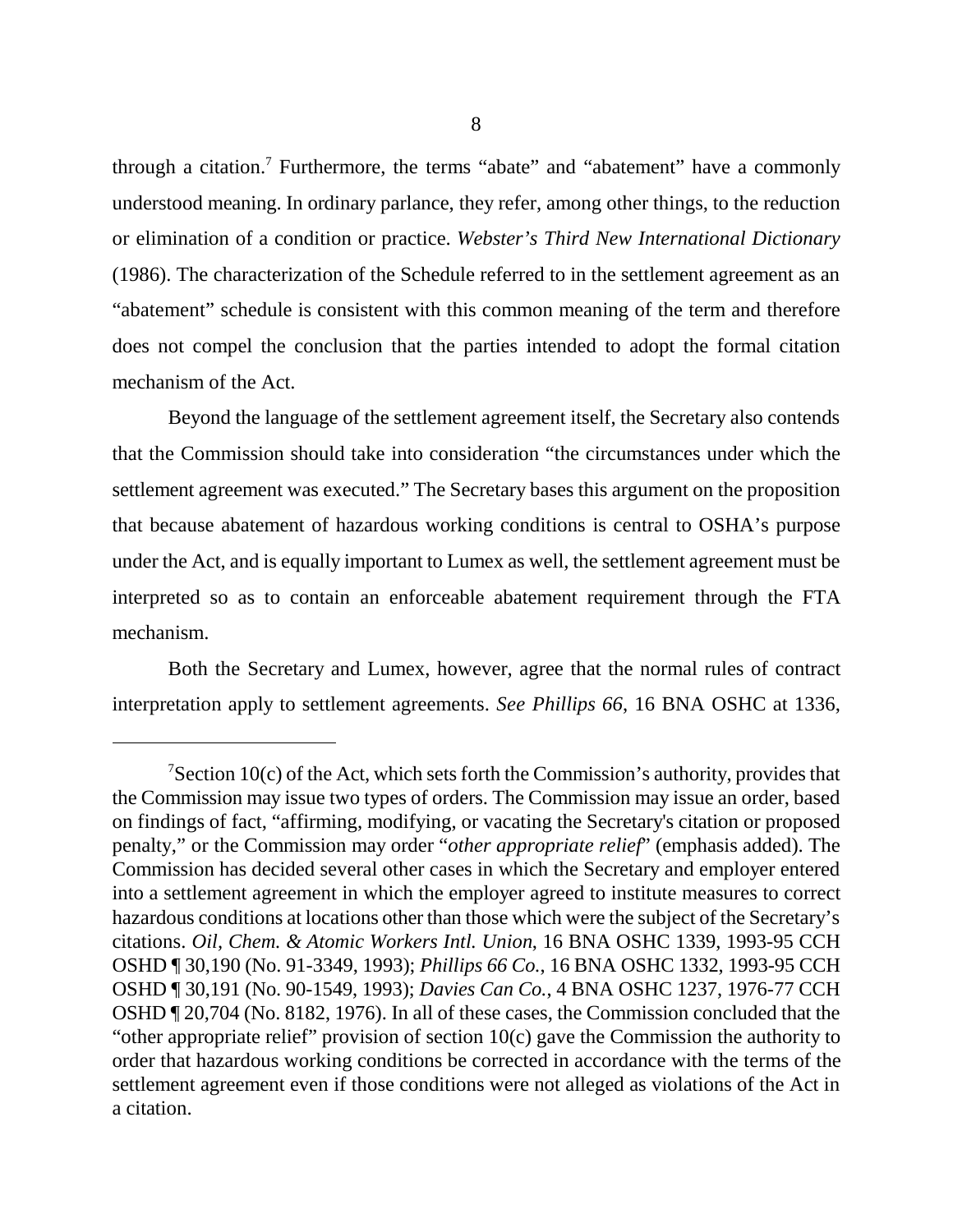1338, 1993-95 CCH OSHD at pp. 41,541-43 (settlement agreements are enforced according to "familiar principles of contract law" as dictated by federal common law). We do not resort to extrinsic sources of interpretation where the language of the parties' agreement is unmistakable and unambiguous. *E.g.*, *Bratton v. Roadway Package Sys., Inc.*, 77 F.3d 168, 173 (7th Cir. 1996); *Delta Mining*, 18 F. 3d at 1402; *Pennsylvania Ave. Dev. Corp. v. One Parcel of Land*, 670 F.2d 289 (D.C. Cir. 1981). As the court held in the latter case, "the plain and unambiguous meaning of a written agreement is controlling, in the absence of some clear evidence indicating a contrary intention," *id*. at 292 (quoting *Vogel v. Tenneco Oil Co.*, 465 F.2d 563, 565 (D.C. Cir. 1972)). Similarly, the Commission held in *Phillips 66* that where the language of a settlement agreement is unambiguous, its meaning must be determined solely from that language. 16 BNA OSHC at 1338, 1993-95 CCH OSHD at p. 41,543.8 *See Kiewit Western Co.*, 16 BNA OSHC 1689, 1693-95 & n.10, 1993-95 CCH OSHD ¶ 30,396, pp. 41,940-42 & n.10 (No. 91-2578, 1994) (plain wording of a standard controls its interpretation where that language is not ambiguous).

The Secretary contends that the settlement agreement is ambiguous because it does not explicitly preclude the Secretary from pursuing an FTA in the event Lumex fails to meet the dates set forth in the Schedule. The absence of an express prohibition against an FTA, however, does not make the agreement ambiguous on whether the FTA procedure is available. A settlement agreement embodies an agreed-upon bargain and exchange on terms which each party considers to be a satisfactory *quid pro quo*. *Phillips 66*, 16 BNA OSHC 1335, 1993-95 CCH OSHD at p. 41,540. As we have said, if the parties here had intended to preserve the option of an FTA procedure, they would have used language to effectuate

<sup>8</sup> In *Phillips 66* the Commission cautioned that extrinsic evidence is admissible to show that assent to a settlement agreement was due to fraud, illegality, accident, or mistake regardless whether the language of the agreement is otherwise unambiguous. 16 BNA OSHC at 1338, 1993-95 CCH OSHD at p. 41,543. There is no contention that any of these factors are present in this case.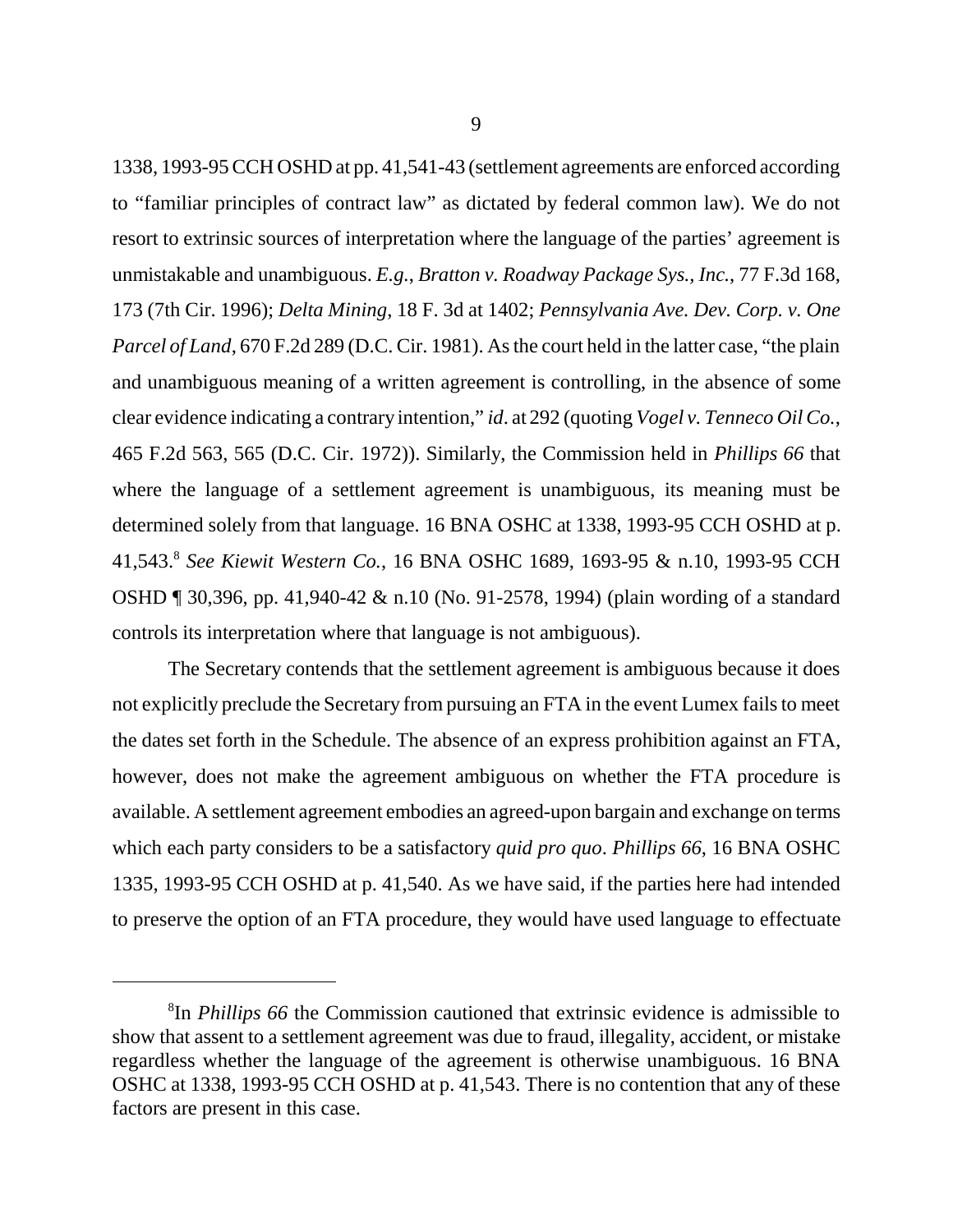that intent. Simply put, an FTA is unambiguously foreclosed in the circumstances here because the settlement agreement by its plain terms fails to amend the citation to include the presses which are the subject of the FTA. We cannot disregard the plain wording of the settlement agreement simply to accommodate the Secretary's contention that the parties must have intended to provide for an enforceable abatement requirement through the FTA procedure. As the Commission stated in *Kiewit Western*, *id.* at 1694, 1993-95 CCH OSHD at p. 41.941, "the remedial purpose of the Act does not give license to disregard . . . plain meaning . . . .The Secretary should not be permitted to rely on the purpose of the Act to require what may have been intended but was not clearly stated . . . ."

In any event, there is even less justification for adopting a strained interpretation of the settlement agreement here where, contrary to the Secretary's argument, such an interpretation is not necessary to satisfy the remedial objectives of the Act. Section 11(b), 29 U.S.C. § 660(b), provides that the Secretary "may also obtain review or enforcement of any final order of the Commission by filing a petition for such relief in the United States court of appeals for the circuit in which the alleged violation occurred or in which the employer has its principal office . . . ." If the employer has not separately sought review of the Commission's order, that order "shall be conclusive in connection with any petition for enforcement which is filed by the Secretary . . . . "<sup>9</sup> As Judge Schoenfeld noted in his decision, since the settlement agreement had been approved by a Commission order, its terms are judicially enforceable under section  $11(b)$ .<sup>10</sup>

<sup>&</sup>lt;sup>9</sup>Although the Secretary contends that the "very significant potential penalties associated with a failure to abate citation" is a more effective remedy than a section 11(b) enforcement action, we note that judicial enforcement action carries other potential sanctions, principally the judicial power to hold an employer in contempt, which could be more severe in the appropriate case.

<sup>&</sup>lt;sup>10</sup>We do not at this time decide whether the Commission could properly approve a settlement agreement which purported to preclude the Secretary from using the terms of the (continued...)